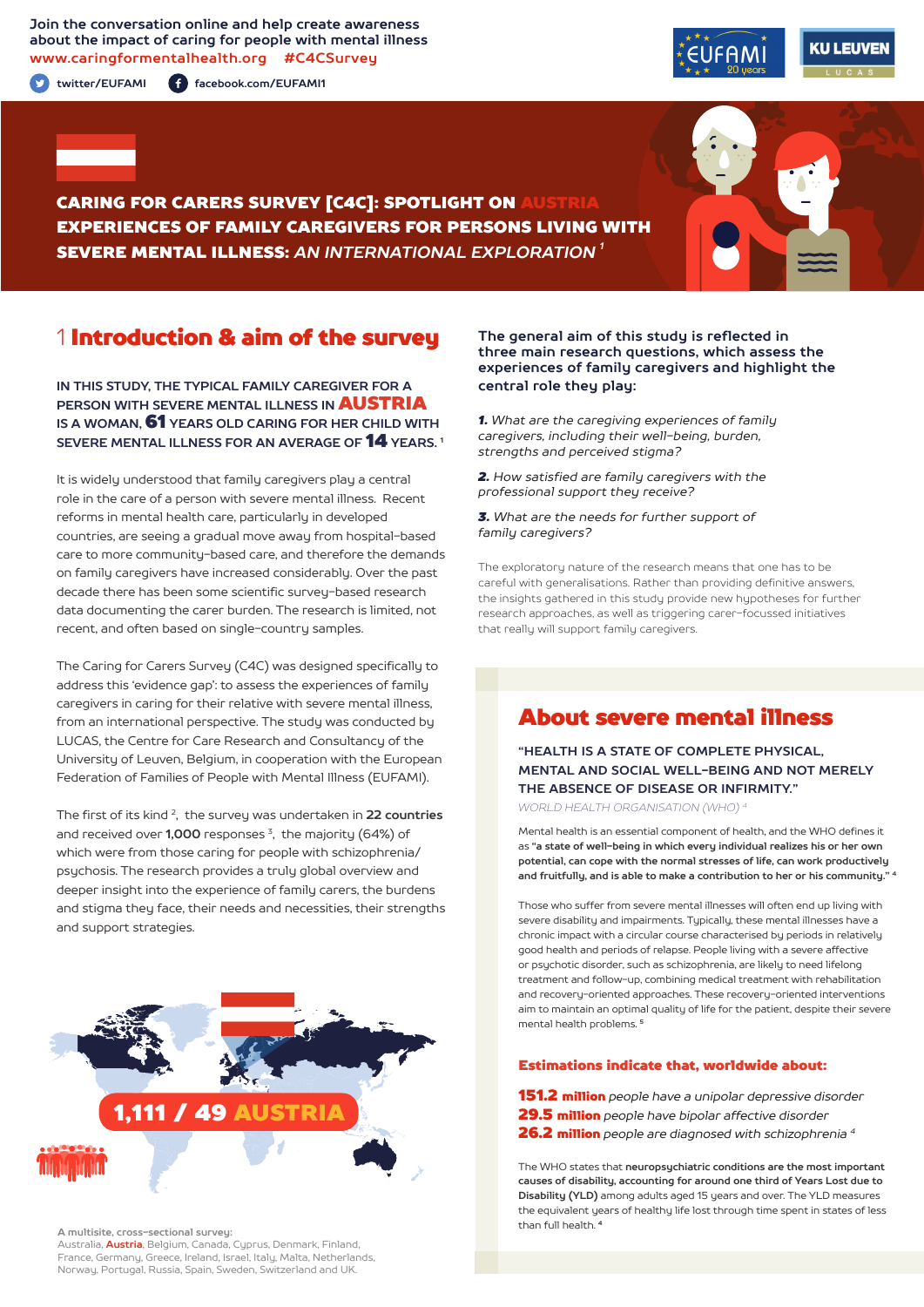# 2 The value of caregivers

"CARERS FOR PEOPLE AFFECTED BY SCHIZOPHRENIA OFTEN FEEL UNDERVALUED. DURING EARLY PSYCHOSIS, INTERVENTIONS AIMED AT THE FAMILY CAN FACILITATE PATIENT IDENTIFICATION, IMPROVE THE EMOTIONAL WELL-BEING OF FAMILY MEMBERS AND SUPPORT CARERS IN THEIR UNQUESTIONABLY IMPORTANT ROLE IN PROMOTING REMISSION AND RECOVERY." *EUFAMI 6*

Traditionally, people living with a severe mental illness require intensive treatment and, in many countries, may **reside in specialised hospitals. However, in between periods of relapse, most people with severe mental illness such as schizophrenia or depression live in the community and are cared for by their relatives.** Thus, both in practice, policy and research, there is growing attention to the needs of family caregivers.

**In practice** - **Nearly half** of the family caregivers in **Austria** who took part in the survey live with the patient all or some of the time. However, the report reveals that living with the patient or not does not necessarily reduce the burden of the caregiving role.<sup>1</sup>

### **INTERNATIONALLY,** 4 OUT OF 10 **PEOPLE CARED FOR IN THIS SURVEY LIVED AT HOME WITH THEIR CARER. 1**

### **FROM A GLOBAL PERSPECTIVE, MORE THAN** 3 OUT OF 4 **(76%) WERE CARING FOR THEIR SON OR DAUGHTER, 10% WERE CARING FOR A PARTNER OR SPOUSE AND 7% FOR THEIR BROTHER OR SISTER. 1**

In policu - Mental health policies, especially those in developed countries, are shifting towards more communitybased care. This policy shift is also reflected in the growing importance of patient and family support organisations, such as advocacy groups. The WHO Mental Health Atlas clarifies that family associations are present in 80% of the high-income countries and 39% of the low-income countries. In countries with family associations, 38% of these organisations frequently participate in legislation formation and implementation; about 42% are not routinely consulted and 20% of the family associations are rarely or not consulted. **<sup>4</sup>**

### **INTERNATIONALLY, THE REPRESENTATION OF EUFAMI** AND NATIONAL AND REGIONAL FAMILY MEMBER ORGANISATIONS, **AT POLICY LEVEL, IS** IMPORTANT FOR 90% **OF FAMILY CAREGIVERS. 1**

**FROM A GLOBAL PERSPECTIVE, AROUND 9 IN** 10 FAMILY CAREGIVERS **WANT MORE OPPORTUNITIES TO MEET, AND SHARE KNOWLEDGE AND EXPERIENCES, WITH PROFESSIONAL CARERS (93%), AS WELL AS OTHER FAMILY MEMBERS AND INFORMAL CARERS (90%). 1**

In research - The role of family caregivers has long been recognised. In the early 1950s research focussed on the role of families in the relapse of schizophrenia, examining 'Expressed Emotion' as a core theme 7 . The recent societal trend for reducing in-patient beds in mental health institutions and towards the more rapid discharge of the patient from hospital into the community has re-invigorated research into the role of family caregivers, and this is very much in line with caregiving research in other patient populations.

**FROM A GLOBAL PERSPECTIVE,** TWO THIRDS **OF THE PERSONS CARED FOR BY THE FAMILY CAREGIVER HAVE SCHIZOPHRENIA OR PSYCHOTIC ILLNESS. 1**

**INTERNATIONALLY, MORE THAN 1 IN 3 (37%) IS 'QUITE A BIT' OR 'A LOT' CONCERNED ABOUT THE PERSON THEY CARE FOR RELAPSING OR DETERIORATING. 1**

# 3 Study conclusions & Austrian highlights

THE GREATEST NEED OF FAMILY CAREGIVERS LIES IN THE RECOGNITION THAT THEY ARE A FULL PARTNER IN CARE, AND IN THE NEED TO BE LISTENED TO AND TAKEN SERIOUSLY BY PROFESSIONAL CAREGIVERS. <sup>1</sup>

Advances in treatment, economic pressures and policy shifts in mental healthcare, have resulted in family members being increasingly expected to be present, close by and available for caregiving at all times. The findings of the C4C survey reflect this; that caring for a relative with a severe mental illness, like schizophrenia or bipolar affective disorder, involves an enormous commitment.

The high demands place a heavy burden on caregivers and this research confirms that most family caregivers of persons with severe mental illness are confronted with an accumulation of burden on several areas of their lives. Combining the emotional and relationship burden with lack of sleep, feelings of depression and anxiety or experiencing strains in the relationship with the person they care for, together with the social isolation and stigma that these family caregivers are confronted with gives an idea of the chronic stress that family caregivers are exposed to. It is vital therefore that community-based care should not become a euphemism for the single family caregiver carrying the entire burden.

Not surprisingly, 93 percent<sup>1</sup> of the family caregivers participating in the international study express the need for additional support to help with their role as a caregiver with half asking for significant levels of support. Family caregivers know what it is like to live with mental illness through their daily experiences with the patient. They especially worry about the future and what will happen with their ill relative in the long term. These worries need to be taken seriously and further support and information needs to be provided. Whilst information and advice are offered by professional caregivers